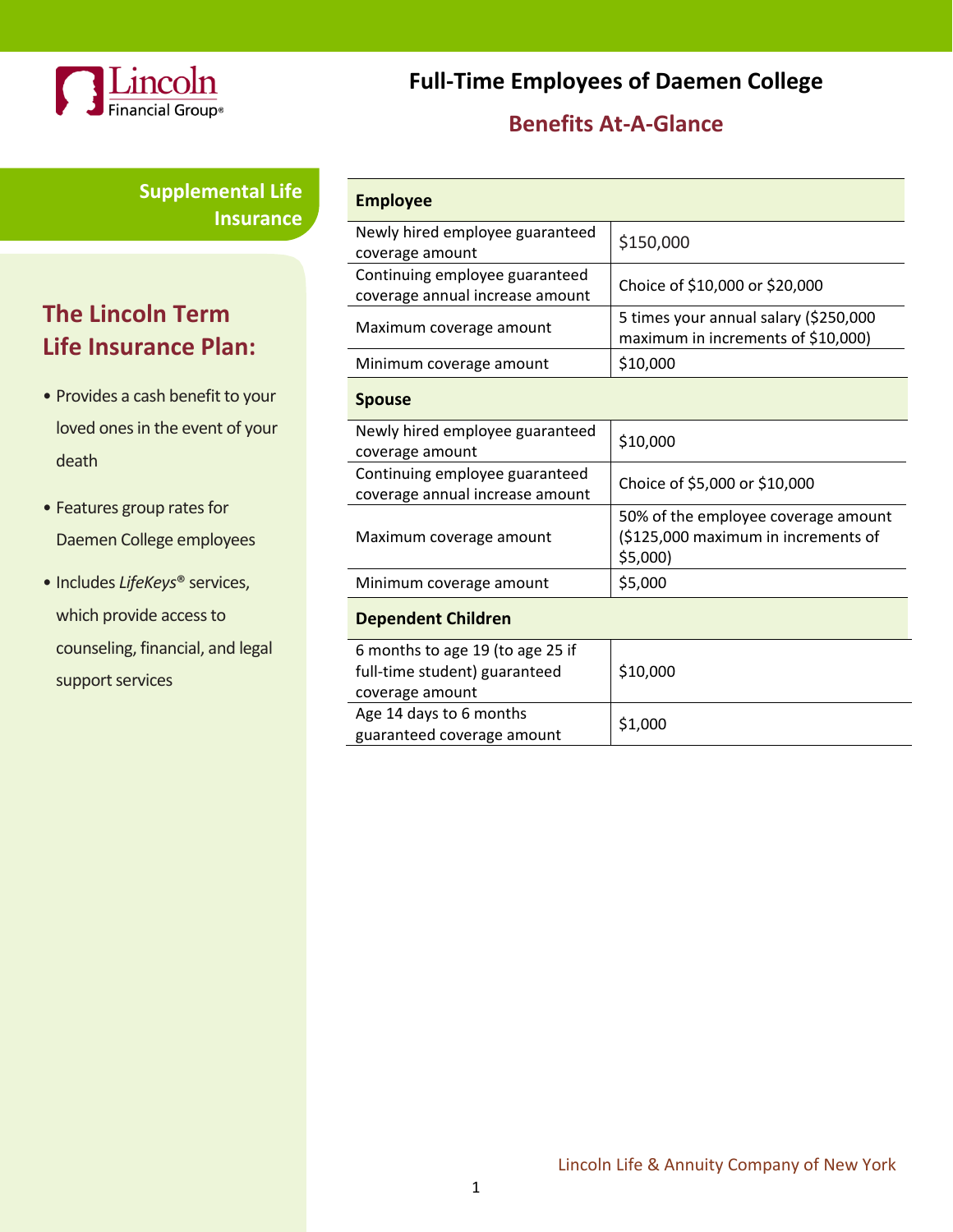### **Employee Coverage**

### **Guaranteed Life Insurance Coverage Amount**

- Initial Open Enrollment: When you are first offered this coverage, you can choose a coverage amount up to \$150,000 without providing evidence of insurability.
- Annual Limited Enrollment: If you are a continuing employee, you can increase your coverage amount by \$10,000 or \$20,000 without providing evidence of insurability . If you submitted evidence of insurability in the past and were declined for medical reasons, you may be required to submit evidence of insurability.
- If you decline this coverage now and wish to enroll later, evidence of insurability may be required and may be at your own expense.
- You can increase this amount by up to \$20,000 during the next limited open enrollment period.

### **Maximum Life Insurance Coverage Amount**

- You can choose a coverage amount up to 5 times your annual salary (\$250,000 maximum) with evidence ofinsurability. See the Evidence of Insurability page for details.
- The maximum coverage amount for employees 70 and older who are electing coverage for the first time is\$50,000.
- Your coverage amount will reduce by 35% when you reach age 65 and an additional 15% of the original amount when you reach age 70.

**Spouse Coverage -** You can secure term life insurance for your spouse if you select coverage for yourself.

#### **Guaranteed Life Insurance Coverage Amount**

- Initial Open Enrollment: When you are first offered this coverage, you can choose a coverage amount up to 50% of your coverage amount (\$10,000 maximum) for your spouse without providing evidence of insurability.
- Annual Limited Enrollment: If you are a continuing employee, you can increase the coverage amount for your spouse by \$5,000 or \$10,000 without providing evidence of insurability. If you submitted evidence of insurability in the past and were declined for medical reasons, you may be required to submit evidence of insurability.
- If you decline this coverage now and wish to enroll later, evidence of insurability may be required and may be at your own expense.
- You can increase this amount by up to \$10,000 during the next limited open enrollment period.

#### **Maximum Life Insurance Coverage Amount**

- You can choose a coverage amount up to 50% of your coverage amount (\$125,000 maximum) for your spouse with evidence of insurability.
- Coverage amounts are reduced by 35% when an employee reaches age 65 and an additional 15% when an employee reaches age 70.

**Dependent Children Coverage -** You can secure term life insurance for your dependent children when you choose coverage for yourself.

#### **Guaranteed Life Insurance Coverage Options:** \$10,000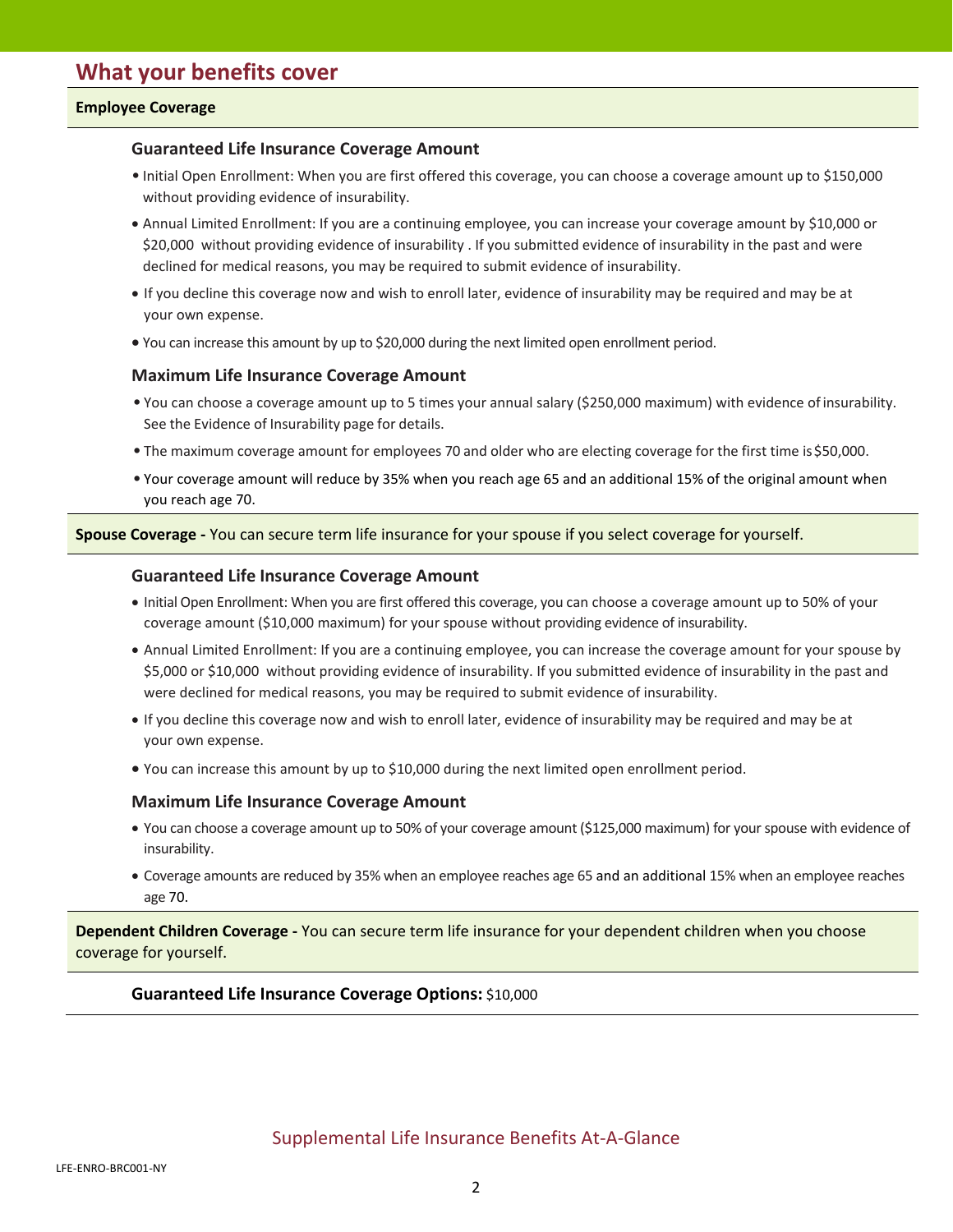## **Additional Plan Benefits**

| <b>Accelerated Death Benefit</b> | Included |
|----------------------------------|----------|
| <b>Premium Waiver</b>            | Included |
| Conversion                       | Included |
| Portability                      | Included |

## **Benefit Exclusions**

Like any insurance, this term life insurance policy does have exclusions. A suicide exclusion may apply. A complete list of benefit exclusions is included in the policy. State variations apply.

This is not intended as a complete description of the insurance coverage offered. Controlling provisions are provided in the policy, and this summary does not modify those provisions or the insurance in any way. This is not a binding contract. A certificate of coverage will be made available to you that describes the benefits in greater detail. Refer to your certificate for your maximum benefit amounts. Should there be a difference between this summary and the contract, the contract will govern.

LifeKeys<sup>®</sup> services are provided by ComPsych® Corporation, Chicago, IL. ComPsych®, EstateGuidance® and GuidanceResources® Online are registered trademarks of ComPsych® Corporation. ComPsych® is not a Lincoln Financial Group® company. Coverage is subject to actual contract language. Each independent company is solely responsible for its own obligations.

Insurance products (policy series GL1101) are issued by Lincoln Life & Annuity Company of New York (Syracuse, NY), a Lincoln Financial Group® company. Limitations and exclusions apply.

**For use in New York only.**



©2019 Lincoln National Corporation [LCN-2016746-020518 R](https://secure.reged.com/AdTrax/submissionoverview/2016746) 1.0 – Group ID: DAEMEN2

### Supplemental Life Insurance Benefits At-A-Glance

LFE-ENRO-BRC001-NY